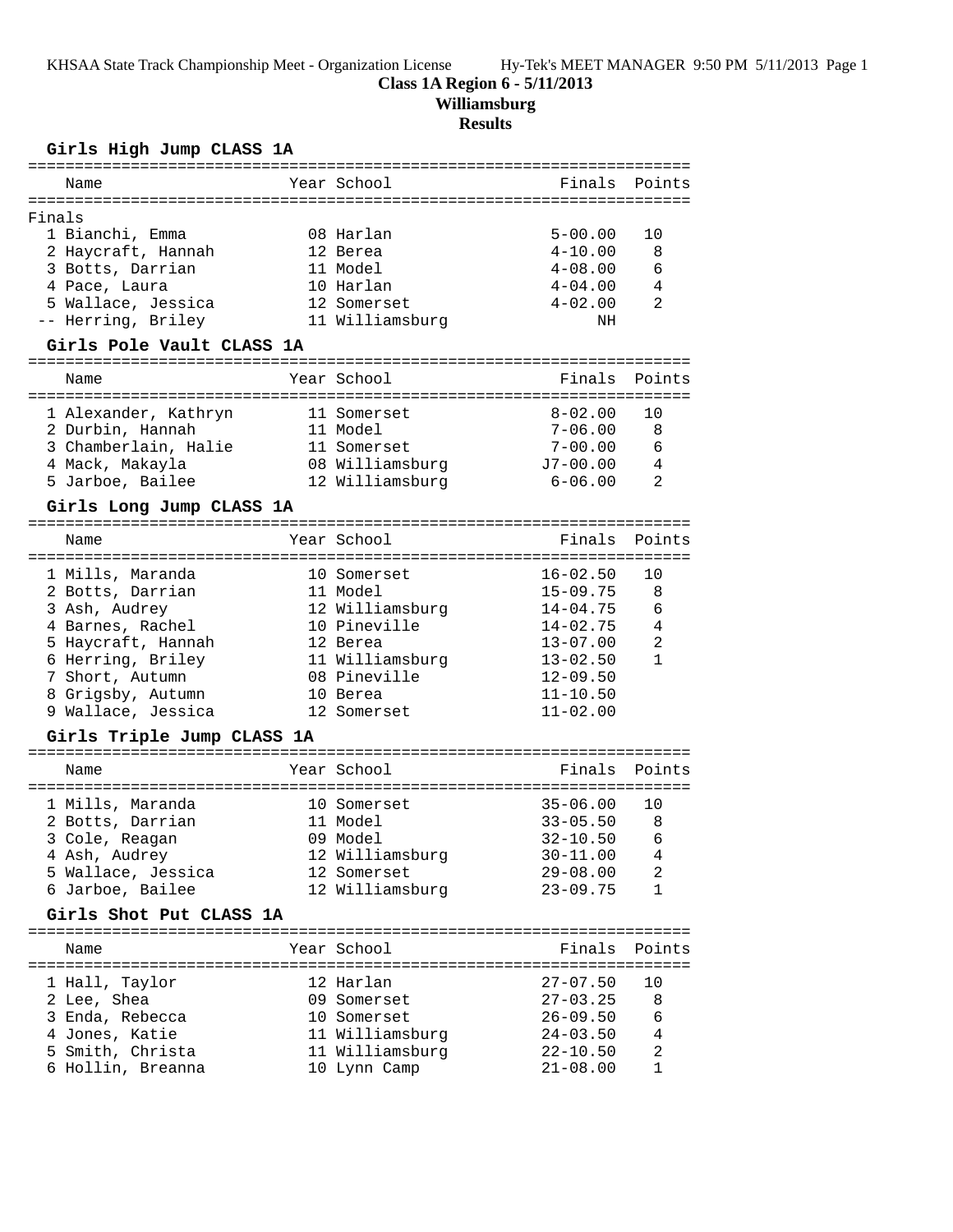KHSAA State Track Championship Meet - Organization License Hy-Tek's MEET MANAGER 9:50 PM 5/11/2013 Page 2

**Class 1A Region 6 - 5/11/2013**

**Williamsburg**

# **Results**

| Points                                      |
|---------------------------------------------|
| 10                                          |
| 8                                           |
| 6                                           |
| $\overline{4}$                              |
| -2                                          |
| 1                                           |
|                                             |
|                                             |
|                                             |
|                                             |
| Points                                      |
|                                             |
|                                             |
| 10                                          |
| - 8                                         |
| 6                                           |
| $5 - 02.00$ 4                               |
| 11 Williamsburg 5-00.00 2<br>1              |
|                                             |
|                                             |
| Points                                      |
|                                             |
| 10                                          |
| $9 - 06.00$ 8                               |
| $7 - 06.00$ 6                               |
| $\overline{4}$                              |
|                                             |
| Points                                      |
|                                             |
| 10                                          |
| 2 Ledbetter, Dalton 11 Pineville 17-06.75 8 |
| 6<br>4                                      |
| 2                                           |
| $\mathbf{1}$                                |
|                                             |
|                                             |
|                                             |
| Points                                      |
| 10                                          |
| 8                                           |
| $66 - 01$                                   |